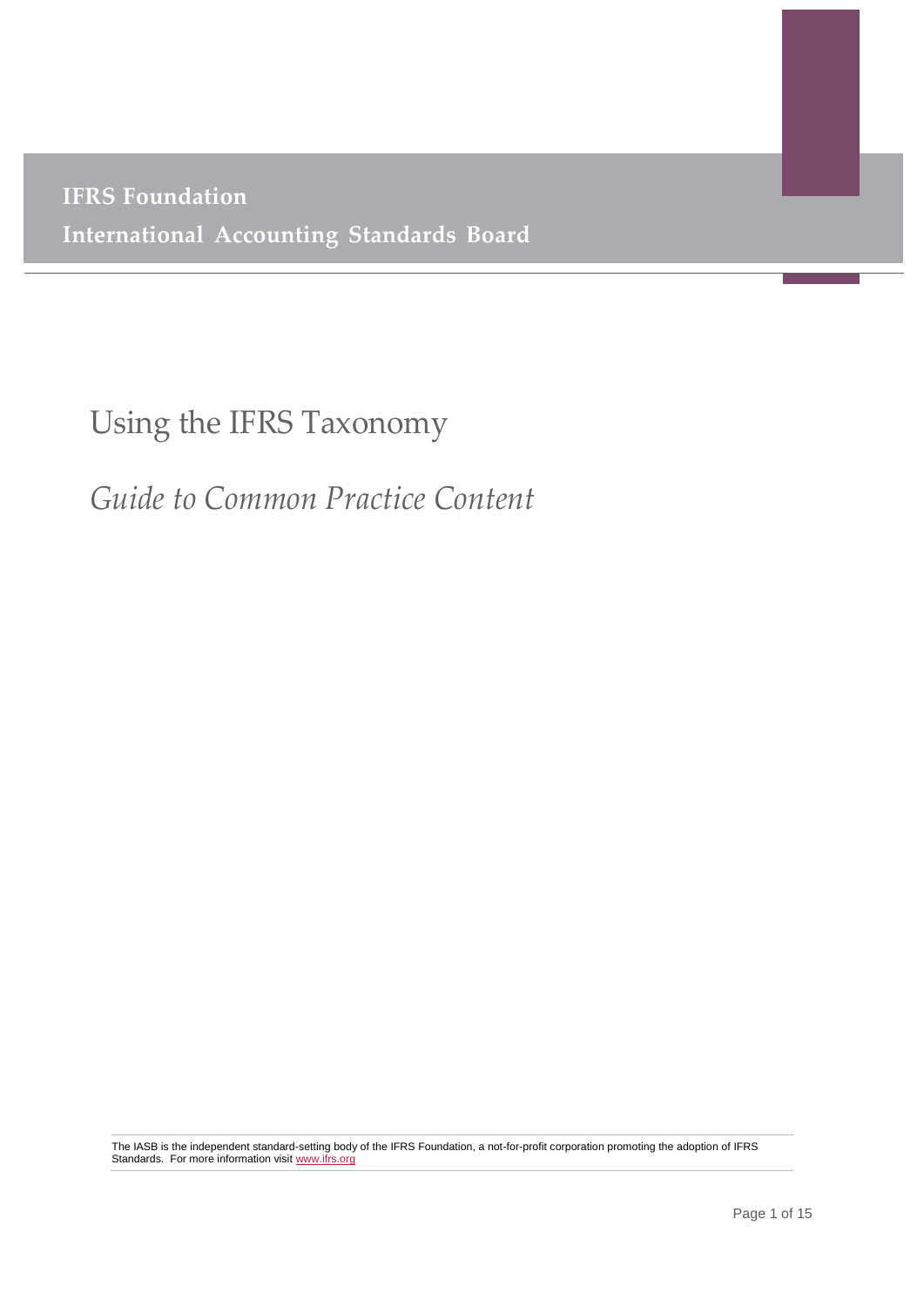The *Guide to Common Practice Conten*t has been prepared by the IFRS Foundation, 30 Cannon Street, London EC4M 6XH, United Kingdom.

**Disclaimer:** To the extent permitted by applicable law, the Board and the IFRS Foundation (Foundation) expressly disclaim all liability howsoever arising from this publication or any translation thereof whether in contract, tort or otherwise to any person in respect of any claims or losses of any nature including direct, indirect, incidental or consequential loss, punitive damages, penalties or costs.

Information contained in this publication does not constitute advice and should not be substituted for the services of an appropriately qualified professional.

# **Copyright © IFRS Foundation**

**All rights reserved.** Reproduction and use rights are strictly limited. Please contact the Foundation for further details at licences@ifrs.org.

Copies of IASB publications may be obtained from the Foundation's Publications Department. Please address publication and copyright matters to publications@ifrs.org or visit our webshop at [http://shop.ifrs.org.](http://shop.ifrs.org/)

# **翻IFRS\***

The IFRS Foundation logo, the IASB logo, the IFRS for SMEs logo, the 'Hexagon Device', 'IFRS Foundation', 'eIFRS', 'IAS', 'IASB', 'IFRS for SMEs', 'IASs', 'IFRS', 'IFRSs', 'International Accounting Standards' and 'International Financial Reporting Standards', 'IFRIC' and 'IFRS Taxonomy' are Trade Marks of the IFRS Foundation.

Further details of the Trade Marks, including details of countries where the Trade Marks are registered or applied for, are available from the Licensor on request.

The IFRS Foundation is a not-for-profit corporation under the General Corporation Law of the State of Delaware, USA and operates in England and Wales as an overseas company (Company number: FC023235) with its principal office as above.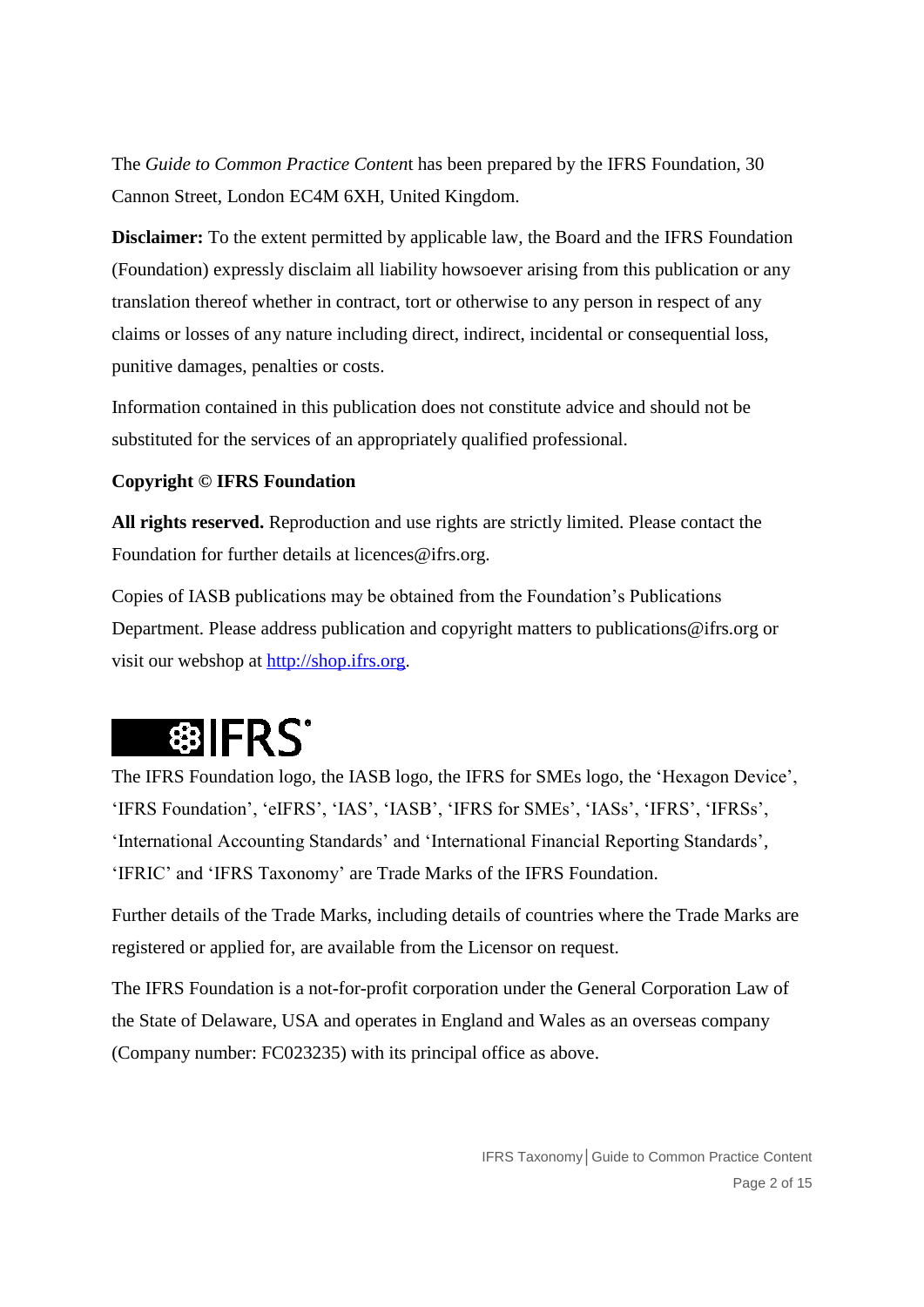# **Table of Contents**

|                                                         | <b>PAGE</b>             |
|---------------------------------------------------------|-------------------------|
| <b>INTRODUCTION TO THIS DOCUMENT</b>                    | 4                       |
| <b>WHAT IS COMMON PRACTICE?</b>                         | 4                       |
| <b>BACKGROUND</b>                                       | 4                       |
| HOW DO WE DEFINE COMMON PRACTICE?                       | 5                       |
| THE NEED FOR COMMON PRACTICE ELEMENTS                   | 6                       |
| <b>COMMON PRACTICE IS NOT EXHAUSTIVE</b>                | $\overline{\mathbf{z}}$ |
| <b>GENERAL AND ACTIVITY-SPECIFIC COMMON PRACTICE</b>    | 7                       |
| <b>EVOLVING CONTENT</b>                                 | 8                       |
| PROCESS USED TO IDENTIFY COMMON PRACTICE                | <u>8</u>                |
| <b>OVERVIEW</b>                                         | 8                       |
| <b>IDENTIFY AREA(S) FOR REVIEW</b>                      | 9                       |
| <b>SAMPLE SELECTION</b>                                 | 10                      |
| <b>IDENTIFY AND PROPOSE NEW COMMON PRACTICE</b>         | 10                      |
| REVIEW, CONSULTATION AND FINALISATION                   | 11                      |
| <b>CRITERIA USED TO SELECT PROPOSED COMMON PRACTICE</b> | 11                      |
| <b>OVERVIEW</b>                                         | 11                      |
| <b>CONSISTENCY WITH THE STANDARDS</b>                   | 12                      |
| <b>FREQUENCY</b>                                        | 12                      |
| <b>DISTINCTIVENESS</b>                                  | 13                      |
| <b>COMPLETENESS</b>                                     | 14                      |
| <b>RELEVANCE</b>                                        | 15                      |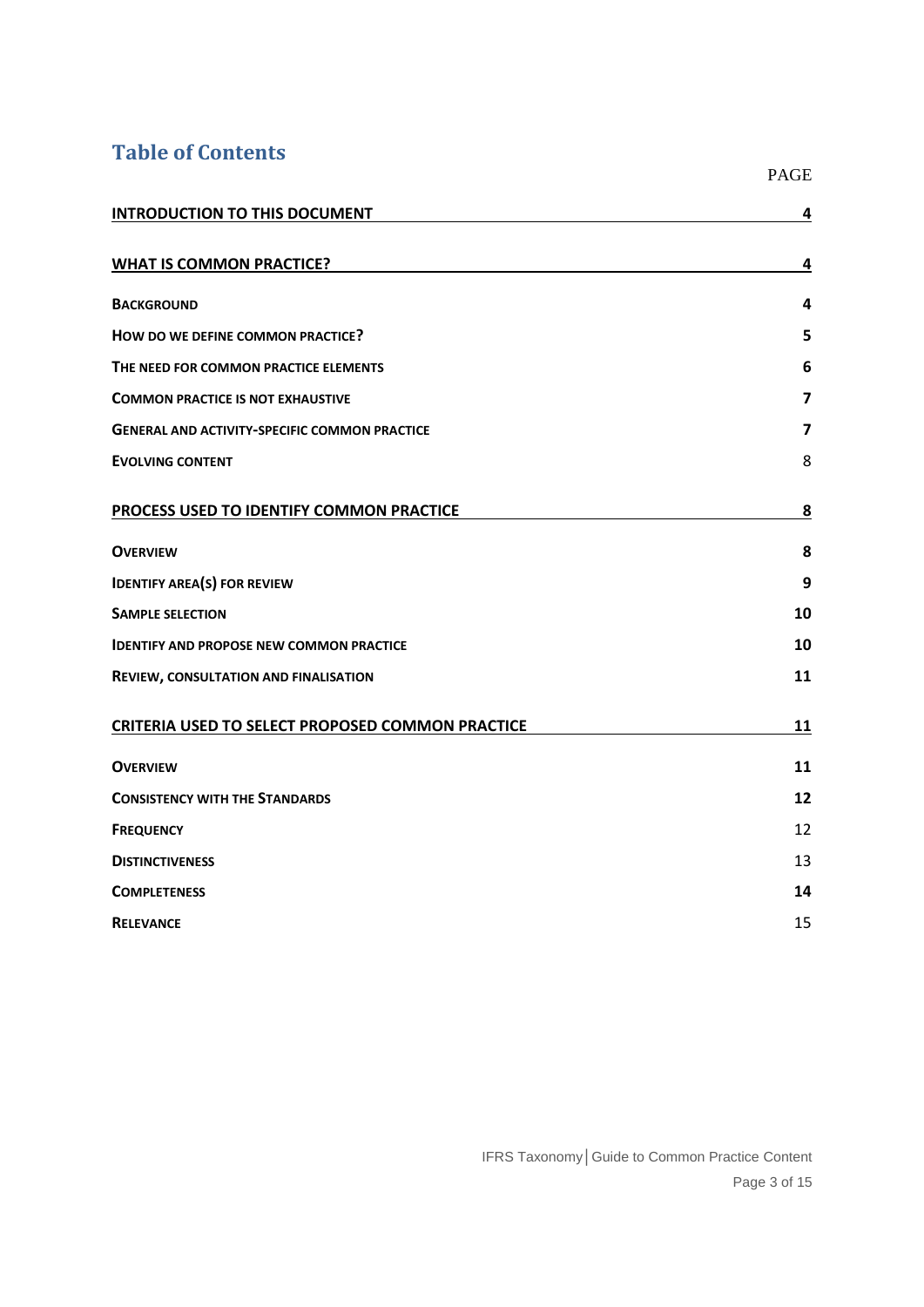# <span id="page-3-0"></span>**Introduction to this document**

- 1. The IFRS Foundation periodically releases *Proposed IFRS Taxonomy Updates* to expose for public comment changes to the content of the IFRS Taxonomy. The *Guide to Understanding the IFRS® Taxonomy Update* provides readers with an overview of the content of the IFRS Taxonomy and introduces the notion of IFRS Taxonomy common practice content.
- 2. This guide explains IFRS Taxonomy common practice content in more depth, so that readers can make an informed contribution to the IFRS Taxonomy consultation process for common practice content. Specifically, this guide clarifies:
	- (a) what IFRS Taxonomy common practice content is and why this content is included within the IFRS Taxonomy;
	- (b) the process that is followed to identify potential common practice; and
	- (c) the criteria that are used to select proposed common practice.

# <span id="page-3-1"></span>**What is common practice?**

# **Background**

- <span id="page-3-2"></span>3. The IFRS Taxonomy is a structured classification system of IFRS disclosures. The main purpose of the IFRS Taxonomy is to support the consistent tagging of IFRS information. In so doing, the IFRS Foundation is assisting those preparers and users of IFRS financial statements that prefer to report and receive information in a structured electronic format.
- 4. Until 2011, the IFRS Taxonomy content only reflected IFRS disclosures explicitly referred to in the IFRS Standards ('the Standards') and the accompanying materials to the Standards, specifically:
	- (a) The IFRS disclosure requirements and Application Guidance (IFRS Bound Volume A); and
	- (b) The Illustrative Examples and Implementation Guidance (IFRS Bound Volume B).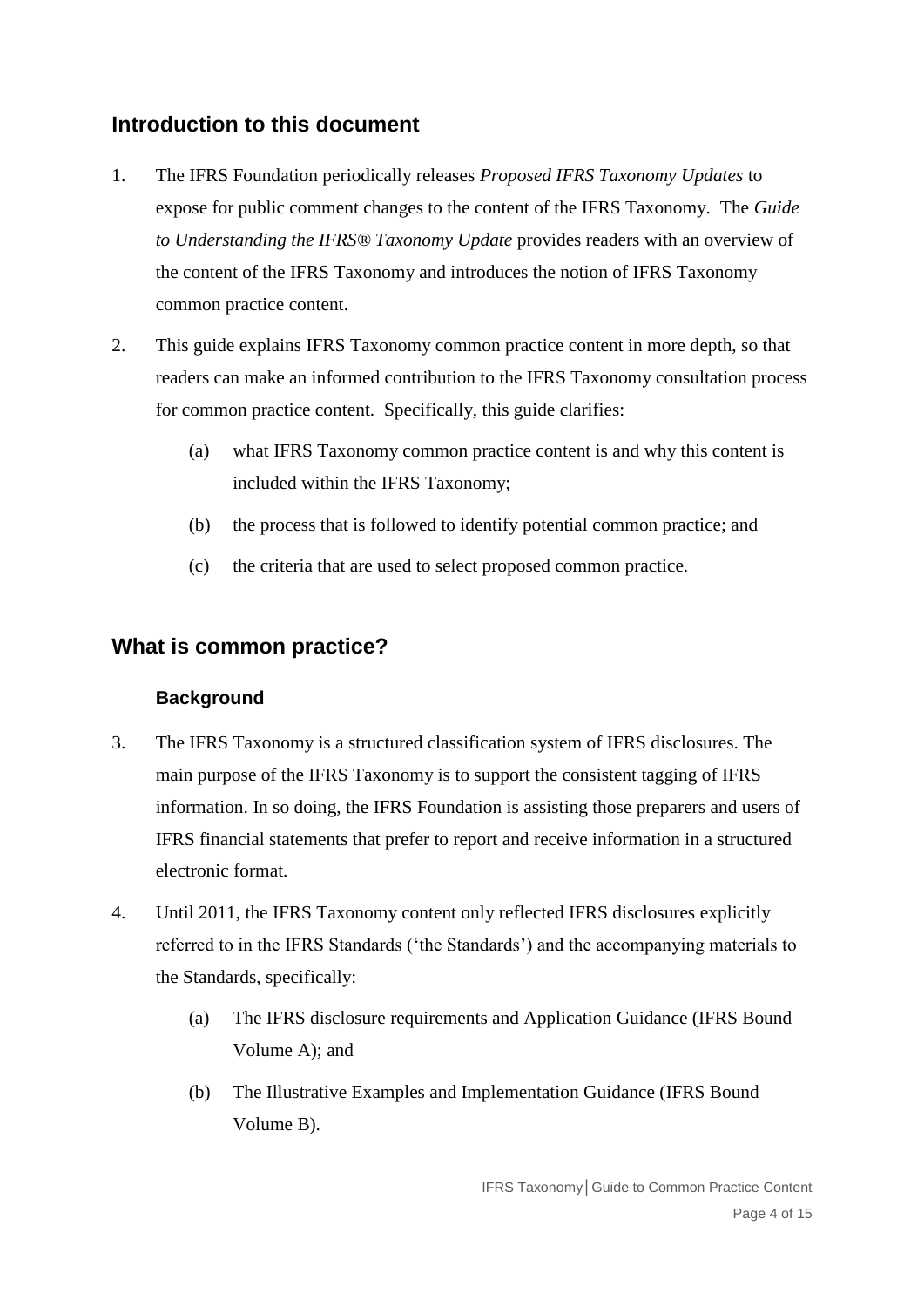5. In 2011 the Trustees of the IFRS Foundation took the decision that the content of the IFRS Taxonomy should be expanded to reflect common practice disclosures.

# <span id="page-4-0"></span>**How do we define common practice?**

<span id="page-4-1"></span>6. IFRS Taxonomy common practice content reflects IFRS disclosures that entities commonly disclose in practice when applying the Standards. The term 'common' relates to what is disclosed frequently across jurisdictions and entities. Although disclosed in conformity with the Standards, IFRS Taxonomy common practice content is not explicitly referred to in the Standards or the accompanying materials to the Standards.

#### *Disclaimer*

7. While common practice is part of the IFRS Taxonomy, this does not imply that common practice disclosures are required by the Standards. The IFRS Taxonomy common practice content is also not intended to provide guidance as to how entities should apply the Standards.

## *Example—property, plant and equipment*

8. The following diagram shows the sources from which the IFRS Taxonomy content for classes of property, plant and equipment is derived.



**Figure 1 IFRS Taxonomy content sources for property, plant and equipment**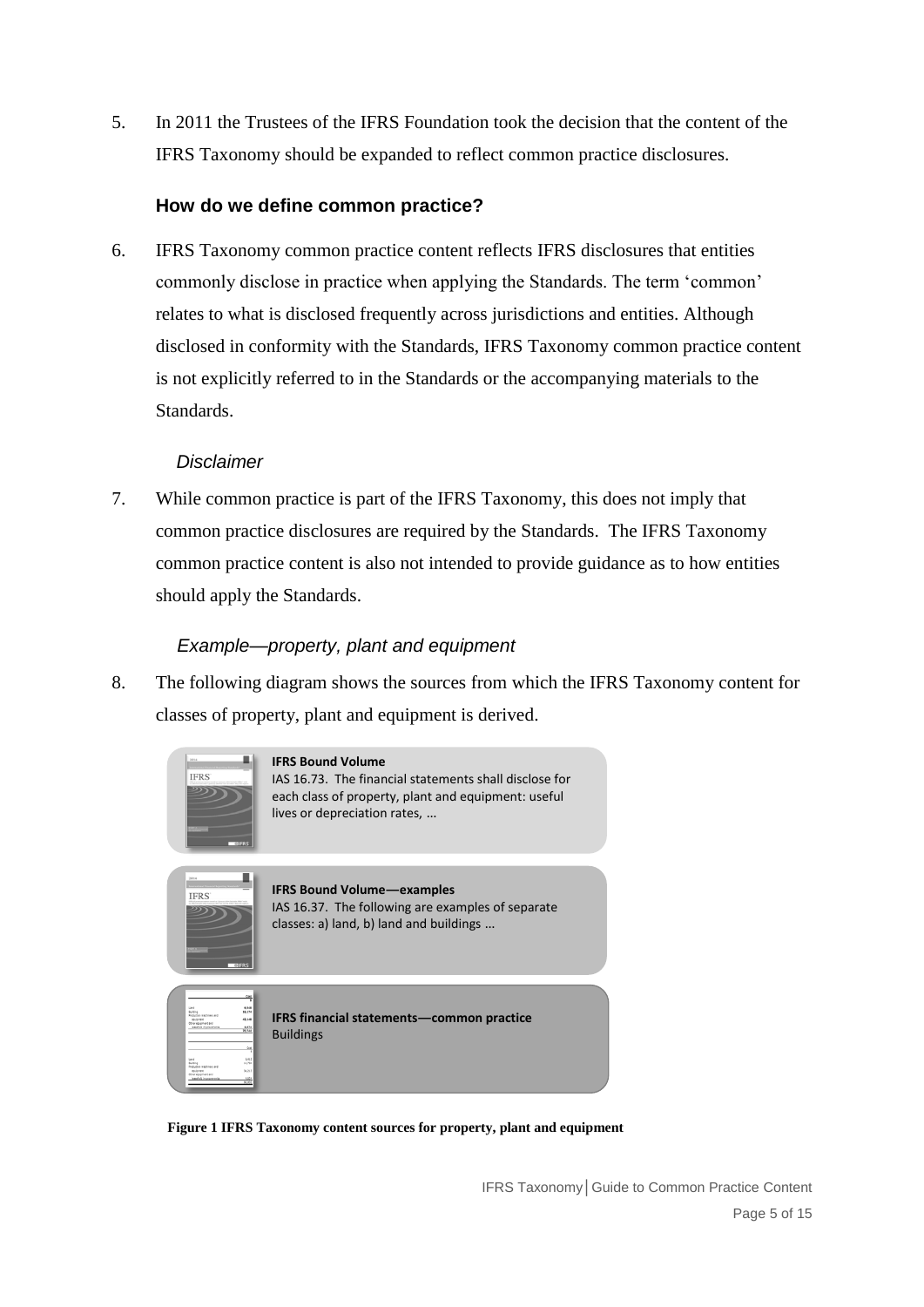9. As illustrated in Figure 1 above, paragraph 37 of IAS 16 *Property, Plant and Equipment* provides some examples of classes of property, plant and equipment e.g. 'land' and 'land and buildings'. A common practice element was added to the IFRS Taxonomy allowing entities to tag the disclosures relating to 'buildings' as a separate class of property, plant and equipment, although 'buildings' is not mentioned as an example of a separate class within paragraph 37 of IAS 16.

#### *Example—others*

10. The following table lists some examples of other common practice elements that have been added as IFRS Taxonomy content:

| <b>IFRS Financial</b>                                     | <b>Examples of IFRS Taxonomy common practice</b>                                                                      |
|-----------------------------------------------------------|-----------------------------------------------------------------------------------------------------------------------|
| statements                                                | elements                                                                                                              |
| Statement of<br>comprehensive income<br>and related notes | revenue from sale of natural gas<br>repairs and maintenance expense<br>interest expense on deposits from<br>customers |
| Statement of financial<br>position and related<br>notes   | cash and bank balances at central banks<br>borrowings<br>restricted cash and cash equivalents<br>long-term deposits   |
| Statement of cash                                         | purchase of biological assets                                                                                         |
| flows                                                     | proceeds from issue of preference shares                                                                              |

# <span id="page-5-0"></span>**The need for common practice elements**

- 11. Including common practice content within the IFRS Taxonomy supports the consistent tagging of IFRS financial statements provided in a structured electronic format. Entities and regulators do not need to add their own taxonomy elements for IFRS disclosures that are commonly disclosed across jurisdictions.
- 12. This makes it easier for investors and other users of the IFRS Taxonomy to consume the data, as the number of elements that users would have to handle is significantly reduced. It also reduces the costs and time to prepare electronic filings as the creation by entities and regulators of their own elements would have placed an extra burden on them.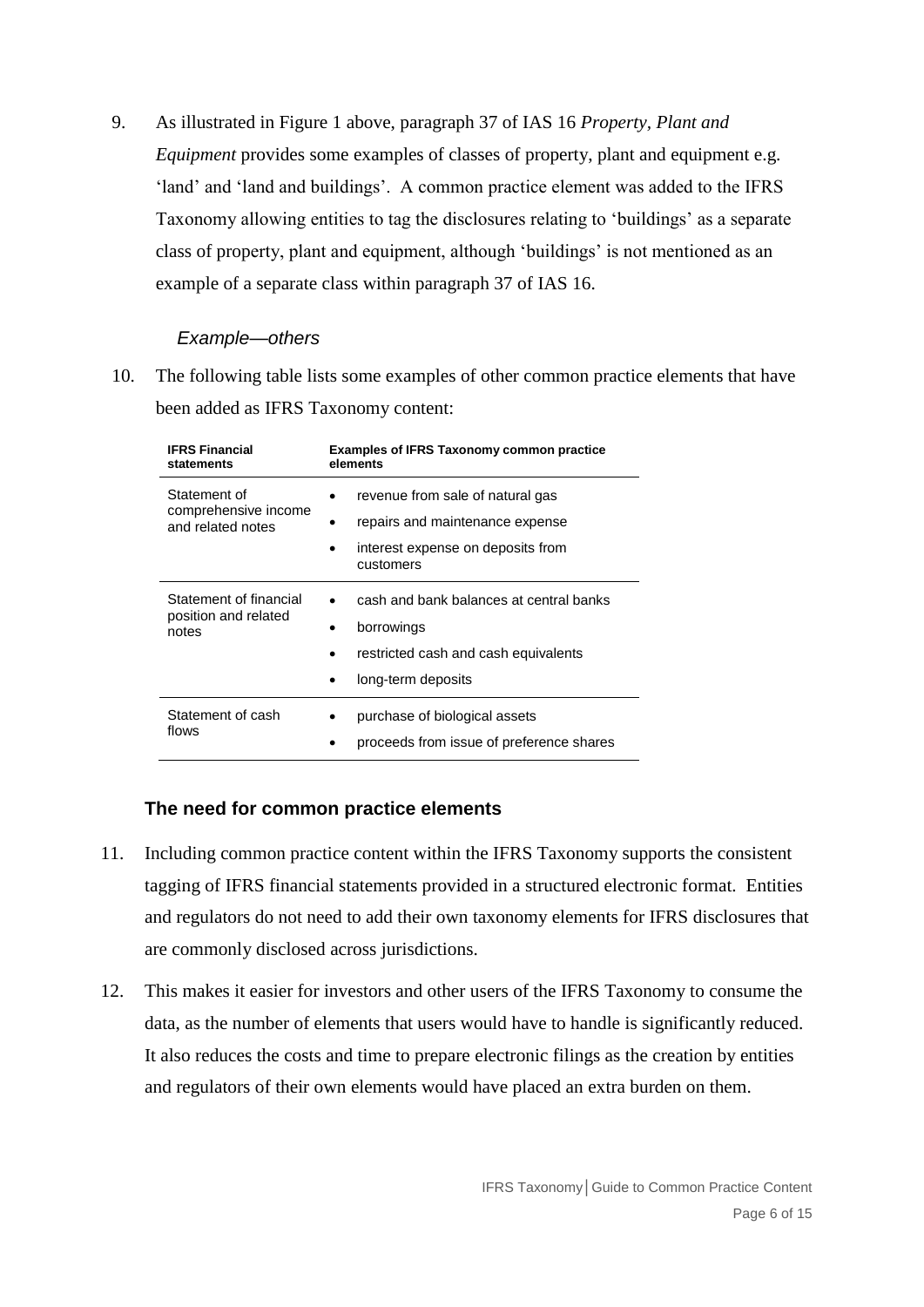# <span id="page-6-0"></span>**Common practice is not exhaustive**

- 13. IFRS Taxonomy common practice content is not an exhaustive list of all potential disclosures that entities could report when applying the Standards. IFRS disclosures that are frequently reported only within a particular country or region ('local practices') or that are not commonly reported across entities ('entity specific practices') are not included within the IFRS Taxonomy.
- 14. The figure below illustrates what is included and what is excluded from the IFRS Taxonomy:



**Figure 2 Taxonomy layers to tag IFRS financial statements**

# <span id="page-6-1"></span>**General and activity-specific common practice**

15. The IFRS Taxonomy common practice content includes both general and activityspecific common practice. The following table provides a definition for these common practice elements.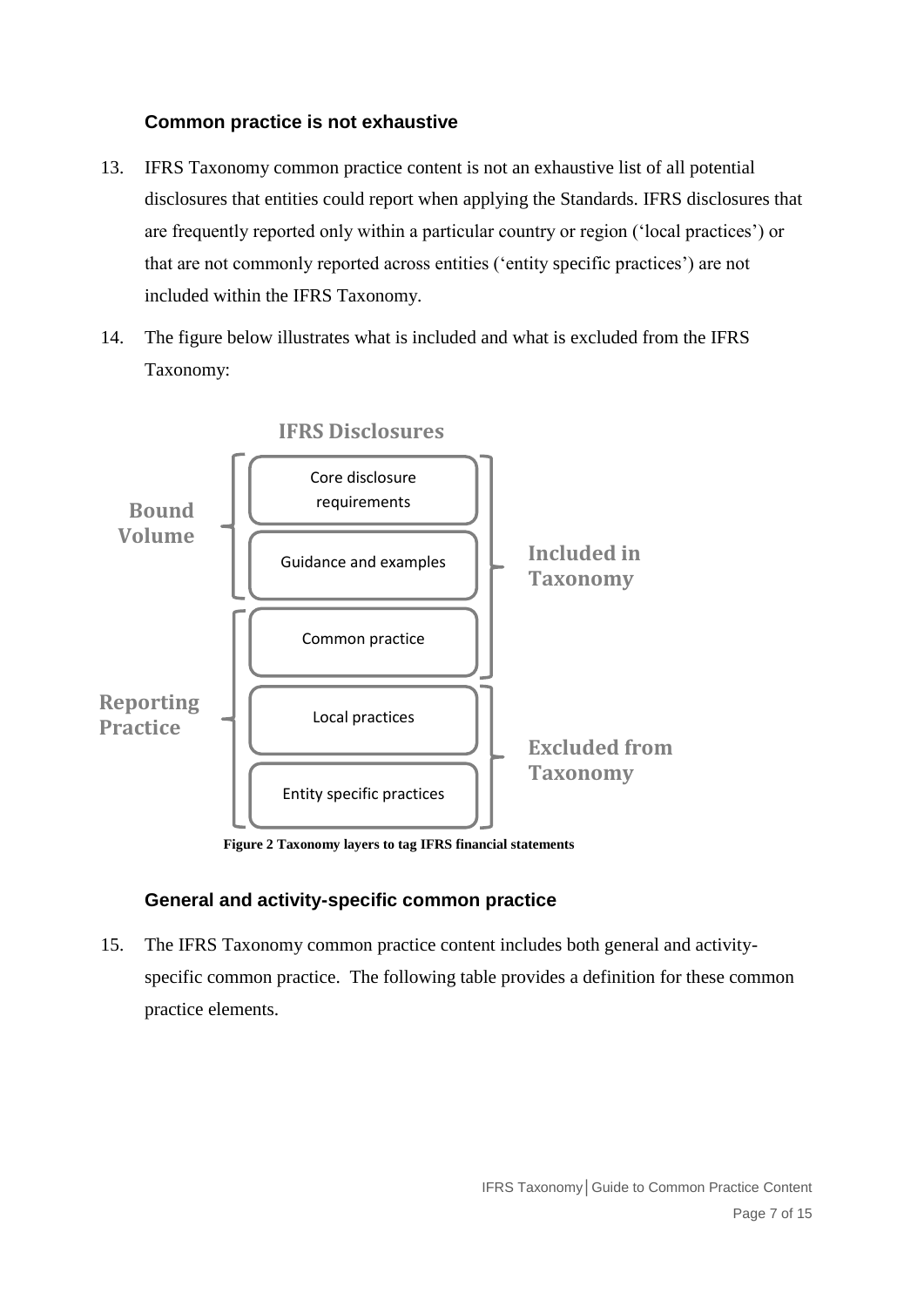| Type                  | Definition                                                                                                                                                                                                                                                                                                              |
|-----------------------|-------------------------------------------------------------------------------------------------------------------------------------------------------------------------------------------------------------------------------------------------------------------------------------------------------------------------|
| General               | Elements that are commonly reported across all entities, for<br>example, 'Buildings'                                                                                                                                                                                                                                    |
| Activity-specific $1$ | Elements that are more likely to be disclosed by entities<br>engaged in particular business activities. For example,<br>'Communication and network equipment' is mainly<br>observed as a commonly reported class of property, plant<br>and equipment across entities engaged in<br>telecommunication-related activities |

# <span id="page-7-0"></span>**Evolving content**

16. IFRS Taxonomy common practice content is constantly evolving. New reporting practices may emerge as a result of new or amended Standards or as a response to a changing economic environment or emerging business models. The IFRS Foundation is committed to keeping the common practice content of the IFRS Taxonomy up to date with developments in IFRS financial reporting practice.

# **Process used to identify common practice**

# <span id="page-7-2"></span><span id="page-7-1"></span>**Overview**

1

- 17. In order to identify potential common practice elements to be considered for inclusion in the IFRS Taxonomy, empirical analysis is carried out on a sample of IFRS financial statements.
- 18. The following diagram summarises this process and the subsequent paragraphs describe each step in this process.

<sup>&</sup>lt;sup>1</sup> These elements may still be used by entities from other sectors if relevant for them.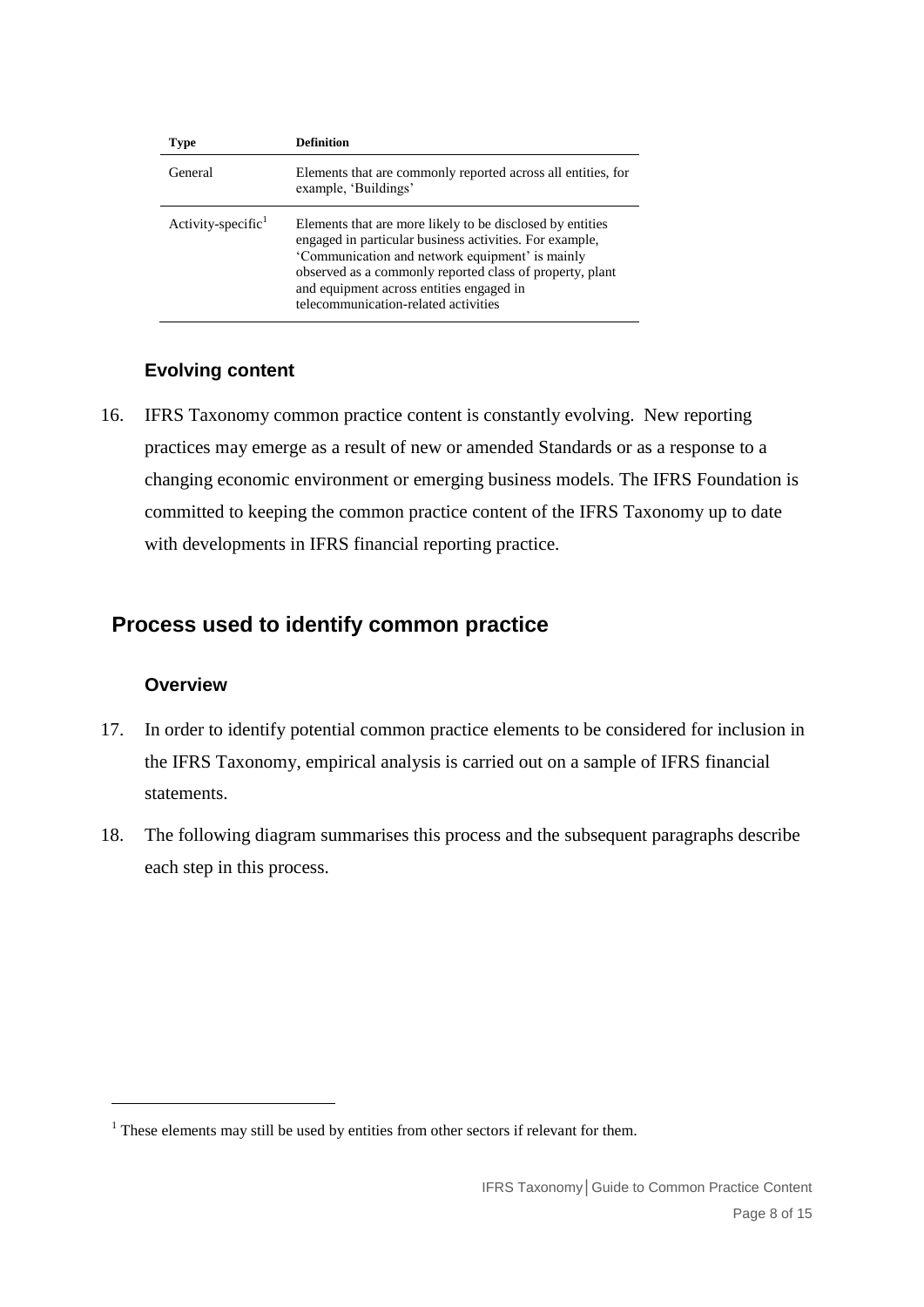

**Figure 3 Process followed to identify common practice elements for inclusion in the IFRS Taxonomy** 

# <span id="page-8-0"></span>**Identify area(s) for review**

- 19. The first step in the process is to identify the possible areas for review. Since 2012, the IFRS Taxonomy team has focused on the IFRS financial statements of entities engaged in particular business activities, for example, transport.
- 20. The criteria used to select particular business activities for review include, but are not limited to the following:
	- (a) the global size of a particular activity measured by the market value, revenue and the number of IFRS filers engaged in that activity; and
	- (b) investor interest, with priority given to those activities engaged in by the largest number of IFRS filers within stock exchange indices.
- 21. While future common practice projects may continue to focus on the review of particular activities, the IFRS Taxonomy team may also look at how new Standards have been implemented or respond to specific requests from users of the IFRS Taxonomy.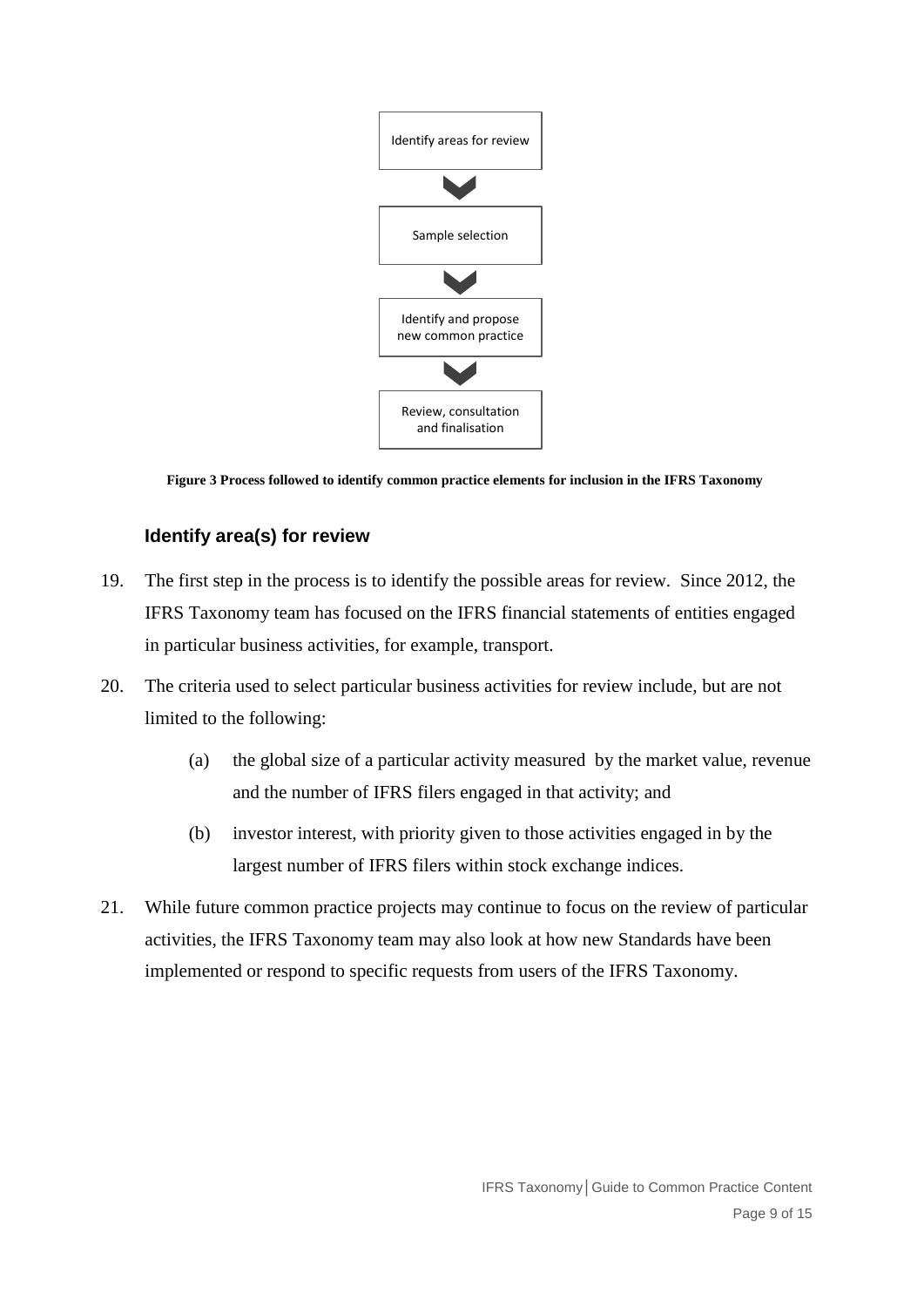# <span id="page-9-0"></span>**Sample selection**

1

- 22. The IFRS Taxonomy team selects a random sample<sup>2</sup> of entities based on the following criteria:
	- (a) the number of entities within a region/country, to ensure a geographical balance;
	- (b) the number of entities within an industry sector, to ensure a balance of activities (when doing a project focusing on the identification of general common practice); and
	- (c) the market value, revenue or any other size-related indicator, to ensure a balance of large and small entities.
- 23. Where available, illustrative examples of financial statements provided by large accounting firms are also used by the IFRS Taxonomy team to identify potential common practice elements.

#### <span id="page-9-1"></span>**Identify and propose new common practice**

- 24. The IFRS Taxonomy team reviews the IFRS financial statements of the entities in the sample and identifies disclosures for which no suitable IFRS Taxonomy element can be found. These disclosures are marked as potential common practice elements.
- <span id="page-9-2"></span>25. The decision on whether to propose a new element for incorporation within the IFRS Taxonomy is dependent on a number of qualitative and quantitative factors. These are described in more detail below in the section 'Criteria used to select proposed common practice'
- 26. The IFRS Taxonomy team may engage with external stakeholders during the analysis and identification of common practice content, for example by setting up a specific Taskforce. The objective of this is to get expert views on possible elements for inclusion. In the past, some regulators have conducted their own empirical analysis and shared their results with the IFRS Taxonomy team.

<sup>&</sup>lt;sup>2</sup> While the sample is chosen to be representative of the analysed population, it cannot be precluded that use of a different sample could have resulted in identification of a slightly different set of common practice elements.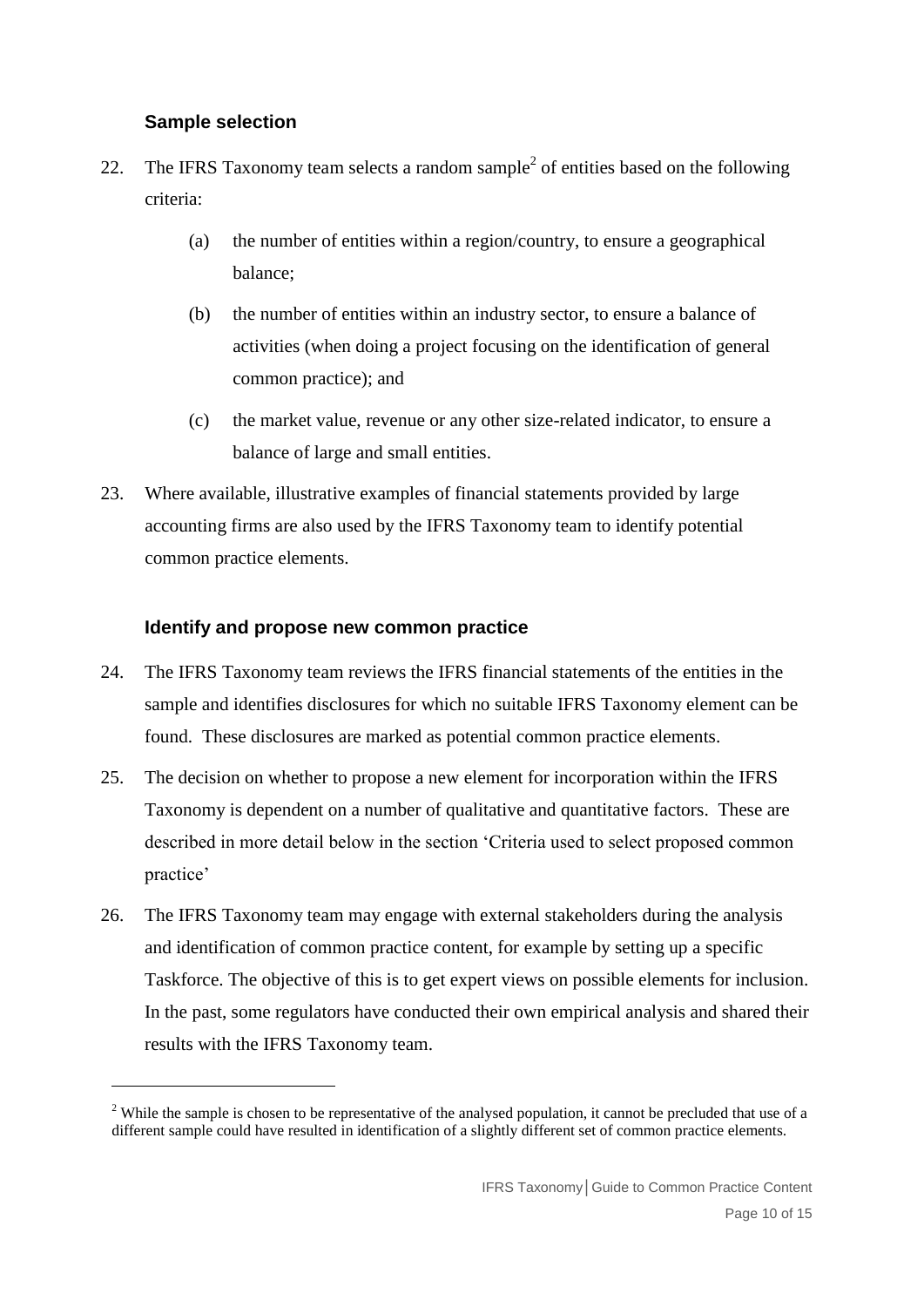# <span id="page-10-0"></span>**Review, consultation and finalisation**

27. Proposed common practice is subject to internal review and public consultation prior to it being finalised. The IFRS Taxonomy Due Process provides more details about the process followed.<sup>3</sup>

# <span id="page-10-1"></span>**Criteria used to select proposed common practice**

### <span id="page-10-2"></span>**Overview**

1

28. As noted in paragraph [25,](#page-9-2) the decision on whether to select a particular element for inclusion as common practice in the IFRS Taxonomy depends on a number of qualitative and quantitative factors. The selection criteria are:

| <b>Criterion</b>                     | <b>Description</b>                                                                                                                                                                             |
|--------------------------------------|------------------------------------------------------------------------------------------------------------------------------------------------------------------------------------------------|
| Consistency<br>with the<br>Standards | Only those elements that are consistent with the<br>requirements of the Standards are added to the IFRS<br>Taxonomy.                                                                           |
| Frequency                            | Only those elements that are frequently reported<br>within the sample set of IFRS financial statements are<br>added to the IFRS Taxonomy.                                                      |
| <b>Distinctiveness</b>               | Only those elements that cannot be represented by<br>an existing IFRS Taxonomy element are added to the<br><b>IFRS Taxonomy.</b>                                                               |
| Completeness                         | This involves the inclusion of elements representing<br>an aggregate amount and/or a breakdown of an<br>aggregate amount. These elements are added to<br>logically complete the IFRS Taxonomy. |
|                                      | These elements need not meet the frequency<br>criterion.                                                                                                                                       |
| Relevance                            | Only those elements that provide relevant information<br>to users of the IFRS Taxonomy are added to the IFRS<br>Taxonomy.                                                                      |

<sup>&</sup>lt;sup>3</sup> The IFRS Taxonomy due process is available at: [http://www.ifrs.org/DPOC/Due-Process-](http://www.ifrs.org/DPOC/Due-Process-Handbook/Pages/Due-Process-Handbooks.aspx)[Handbook/Pages/Due-Process-Handbooks.aspx](http://www.ifrs.org/DPOC/Due-Process-Handbook/Pages/Due-Process-Handbooks.aspx)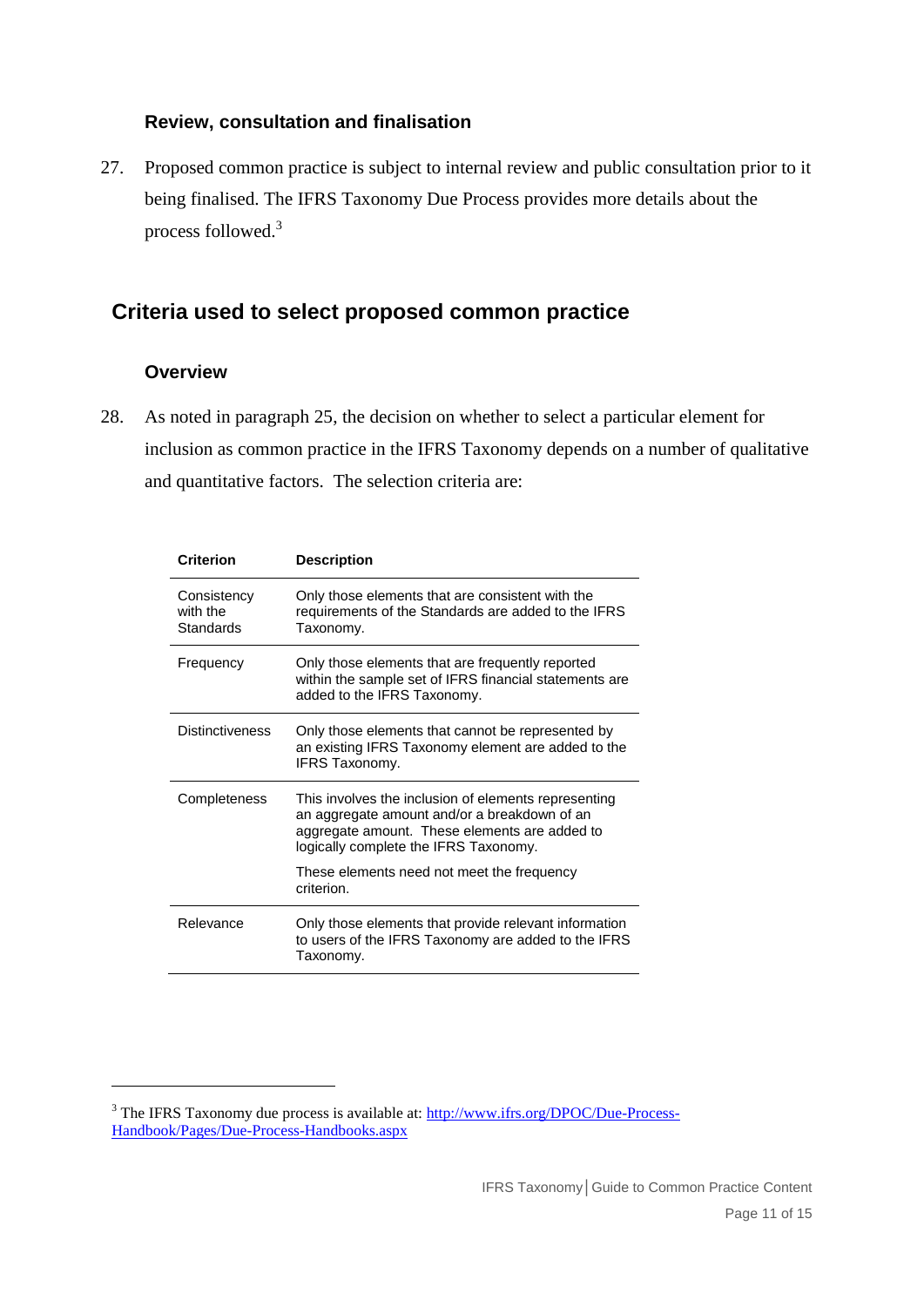#### <span id="page-11-0"></span>**Consistency with the Standards**

- 29. IFRS Taxonomy common practice content should not conflict with the Standards. Elements that are inconsistent with the Standards are not added to the IFRS Taxonomy.
- 30. All IFRS Taxonomy common practice elements have element references. These provide a reference to the most relevant paragraph(s) in the Standards<sup>4</sup>. Using element references for IFRS Taxonomy common practice content reaffirms that these elements are consistent with the Standards. They also provide users of the IFRS Taxonomy with additional information to understand the meaning of a common practice element and how it relates to the presentation and disclosure requirements in the Standards.
- 31. Normally, the IFRS Taxonomy label of a common practice element represents the label that is most frequently used in practice. However, adjustments may be made to ensure that the label is consistent with the language used in the Standards and that the accounting meaning of the element is clear.

# <span id="page-11-1"></span>**Frequency**

<u>.</u>

- 32. Paragraph [6](#page-4-1) of this guide defines IFRS Taxonomy common practice content as IFRS disclosures that are frequently disclosed by entities across various jurisdictions. It follows that the starting point within the selection process is the number of entities within the sample that have reported a particular disclosure. New common practice elements are generally proposed when these elements are reported by at least 10 per cent of entities within the sample.
- 33. Entities may use different terms to describe the same accounting concept or may present the same accounting concept differently. The economic meaning of the reported concept, rather than the entity-specific naming, is used when determining the frequency of disclosure.

<sup>&</sup>lt;sup>4</sup>Where there are no directly related disclosure requirements, the common practice elements are referenced to paragraphs requiring disclosure of additional information, such as paragraphs 55, 85 or 112(c) of IAS 1 *Presentation of Financial Statements*.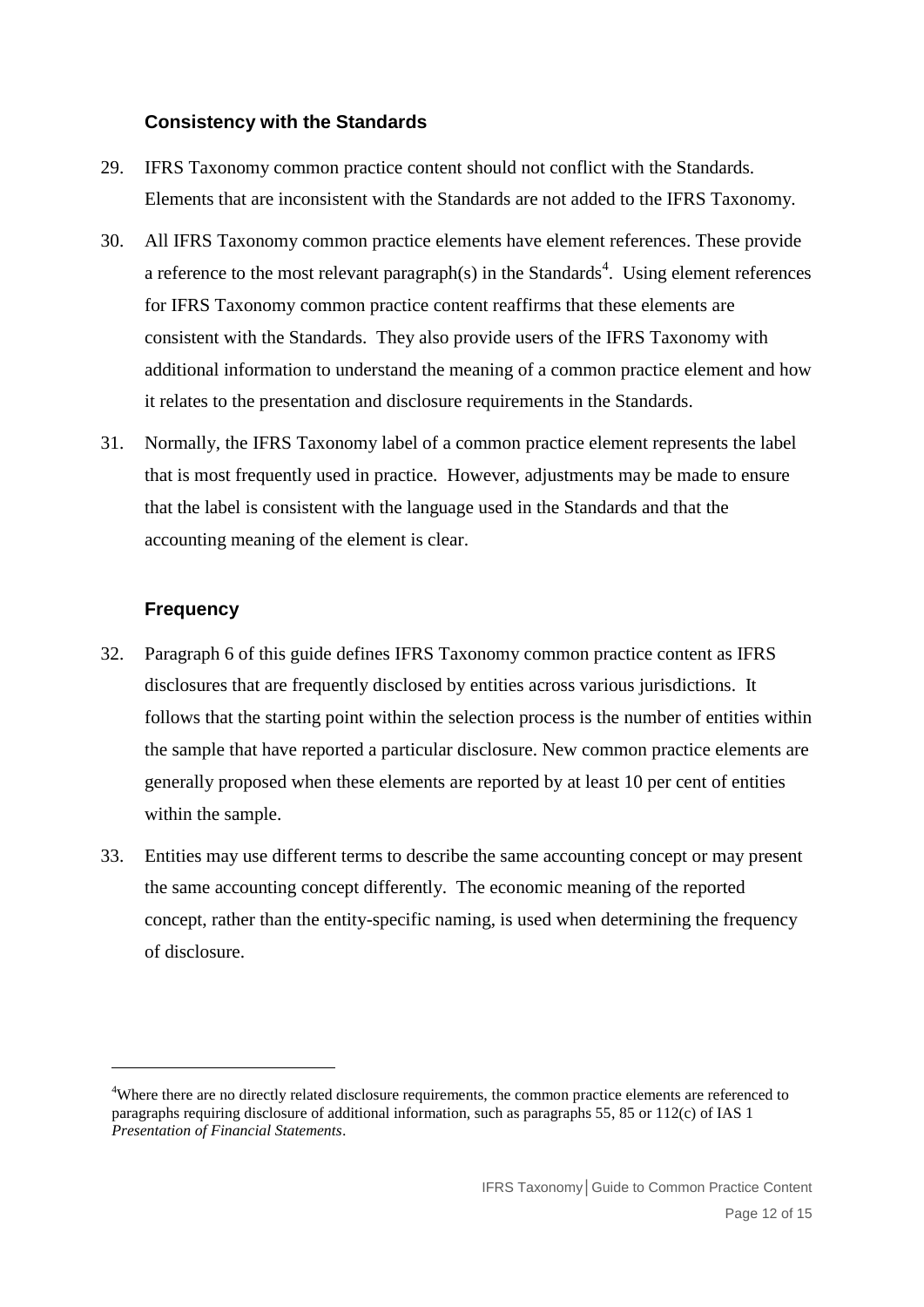# <span id="page-12-0"></span>**Distinctiveness**

- 34. Distinctiveness means that there is no repetition, i.e. only one IFRS Taxonomy element should exist for each disclosure. When making the decision whether to add a commonly reported element to the IFRS Taxonomy, the IFRS Taxonomy team consider whether entities could use an existing IFRS Taxonomy element.
- 35. There are two exceptions to the 'distinctiveness criterion':
	- (a) Exception 1— a new taxonomy element will not be added if a more general IFRS Taxonomy element exists.
	- (b) Exception 2— non-distinctive elements may be added to accommodate the use of different taxonomy modelling techniques

# *Exception 1—general and specific disclosures*

36. In some cases, entities report a specific disclosure element that is already 'covered' by an existing more general IFRS Taxonomy element.

# *Example*

37. The following shows details of commonly reported disclosures that have not been added to the IFRS Taxonomy, as well as showing the general element that can be used instead.



**Figure 4 Paragraph 26, Proposed IFRS Taxonomy Update—Common Practice (transport and pharmaceuticals)**

38. Generally, no new IFRS Taxonomy common practice element is added if it is found that the specific disclosure is the only disclosure entities provide relating to the existing more general IFRS Taxonomy element.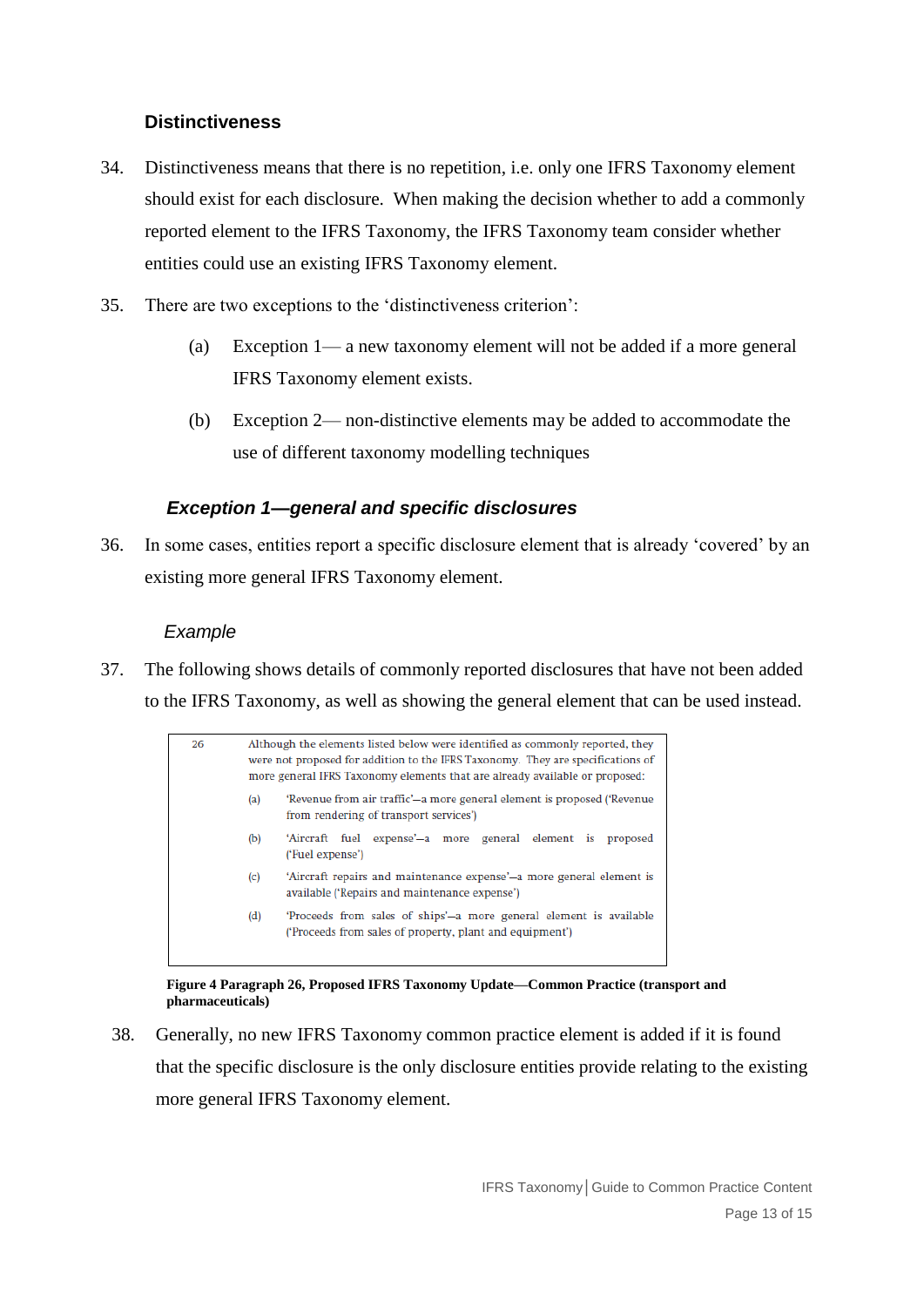39. This approach reflects the view that tagging a specific disclosure with the more general IFRS Taxonomy element is beneficial to users of electronic IFRS financial statements. Such users will only need to use a single element tag to retrieve and process the information while still being able to view and access the entity-specific labels<sup>5</sup>.

# *Exception 2—equivalent items*

- 40. The IFRS Taxonomy can use either line items or a combination of line items and members to depict IFRS disclosures<sup>6</sup>. Sometimes, a disclosure can be modelled within the IFRS Taxonomy as both a line item and a member, depending on the location of this disclosure within the IFRS financial statements.
- 41. A new IFRS Taxonomy line item may be added for a commonly reported disclosure despite the existence of an equivalent IFRS Taxonomy member and vice versa.
- 42. The IFRS Taxonomy includes these duplicates to meet the requirements of some users of the IFRS Taxonomy. For example, classes of property plant and equipment can be represented by line items in the primary financial statements and by members in a table to show a breakdown or reconciliation in the notes.

#### <span id="page-13-0"></span>**Completeness**

<u>.</u>

43. Occasionally, the IFRS Taxonomy common practice content may include elements that do not meet the frequency criterion. These elements may relate to the inclusion of a component element of a breakdown or alternatively provide the aggregate of a breakdown.

<sup>&</sup>lt;sup>5</sup> This assumes that the electronic filing system is using inline XBRL or entities can create taxonomy extensions to declare their specific labels.

<sup>6</sup> These terms are described in detail in the *Guide to Understanding the IFRS Taxonomy Update*